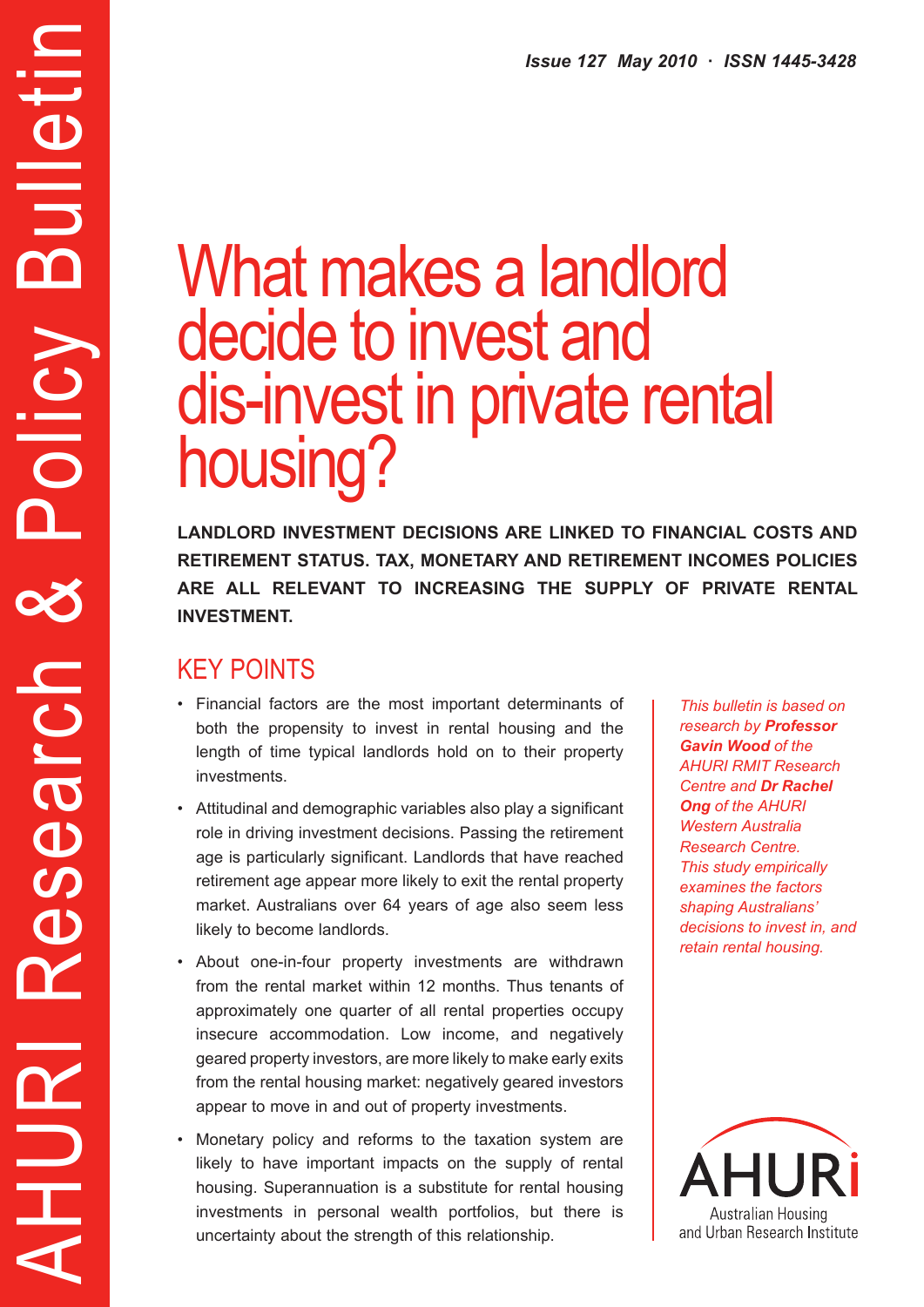## CONTEXT

The supply of private rental housing has become more prominent in debates around affordable housing as market rents have spiralled. Research by Yates et al. (2005) shows that affordability outcomes were the worst in the private rental market.

In this project, we explored the role of different variables in shaping the supply decisions of typical private rental investors. The empirical work provides insights into how policy initiatives, such as tax reform measures, might impact on the after-tax economic costs of landlords and how this will in turn affect their propensity to invest in and hold onto rental property portfolios. It also addresses the question of whether private landlords typically offer permanent rather than temporary rental opportunities by holding on to property investments for many years.

## METHOD

The analysis is conducted using waves one to six of the nationally representative Household, Income and Labour Dynamics in Australia (HILDA) Survey, covering the period 2001 to 2006. A sample of 1570 investors in rental properties were tracked from the start of their first spell as rental investors through to the end of the data collection period (2006). The sample comprises adult individuals with complete records from waves one to six. Regression modelling techniques are employed to help us to unravel why landlords entered and exited investments and in particular the role of personal characteristics and financial variables. Different modelling approaches were used to test for statistically significant factors in choosing to invest in and realise private rental housing investments. Our approach involves constructing measures of variables that might motivate investment in rental housing and measures of variables that might prompt landlords to realise rental property investments. A variety of different model specifications and estimation methods (using ordered and non-ordered probit models) were used to identify the most important motives shaping investment decisions.

# KEY FINDINGS

#### *What factors shape the decision to become an investor in rental property?*

Financial variables are generally statistically significant in determining whether a person becomes an investor in private rental property:

- The most important driver of rental investment behaviour is a person's after-tax economic costs (user costs of capital). This is in turn related to their income and tax bracket as well as the interest rates they face.
- • Superannuation and rental housing are substitutes in wealth portfolios, but the substitution effect seems to be weak, so that growing superannuation balances are unlikely to threaten rental housing supply.
- • Unsecured debt restrains plans to invest in rental housing as lending criteria become more difficult to meet, but again this variable has modest effects.

These results stress the importance of economic variables in driving the supply of private rental housing. This seems at odds with other research by Seelig et al. (2009) which asked private rental investors their motivations for investing and found that non-economic drivers such as personal or family circumstances were as important as financial incentives in investment decisions. On using a different modelling technique, involving a different theoretical model of tenure choice, this study also revealed that demographics, attitudes and saving behaviour matter in addition to the economic factors. Personal characteristics that were significant included their age (the typical investor is middle aged), whether they were retired and the continuity of their employment record.

#### *What makes a landlord exit their investment?*

• Retirement age appears to be an important factor prompting exits from the rental property market. It is not clear whether this is because retirement prompts a rebalancing of wealth portfolios toward more liquid assets, or is due to pension asset tests that motivate retirees to cash in assets captured by these tests.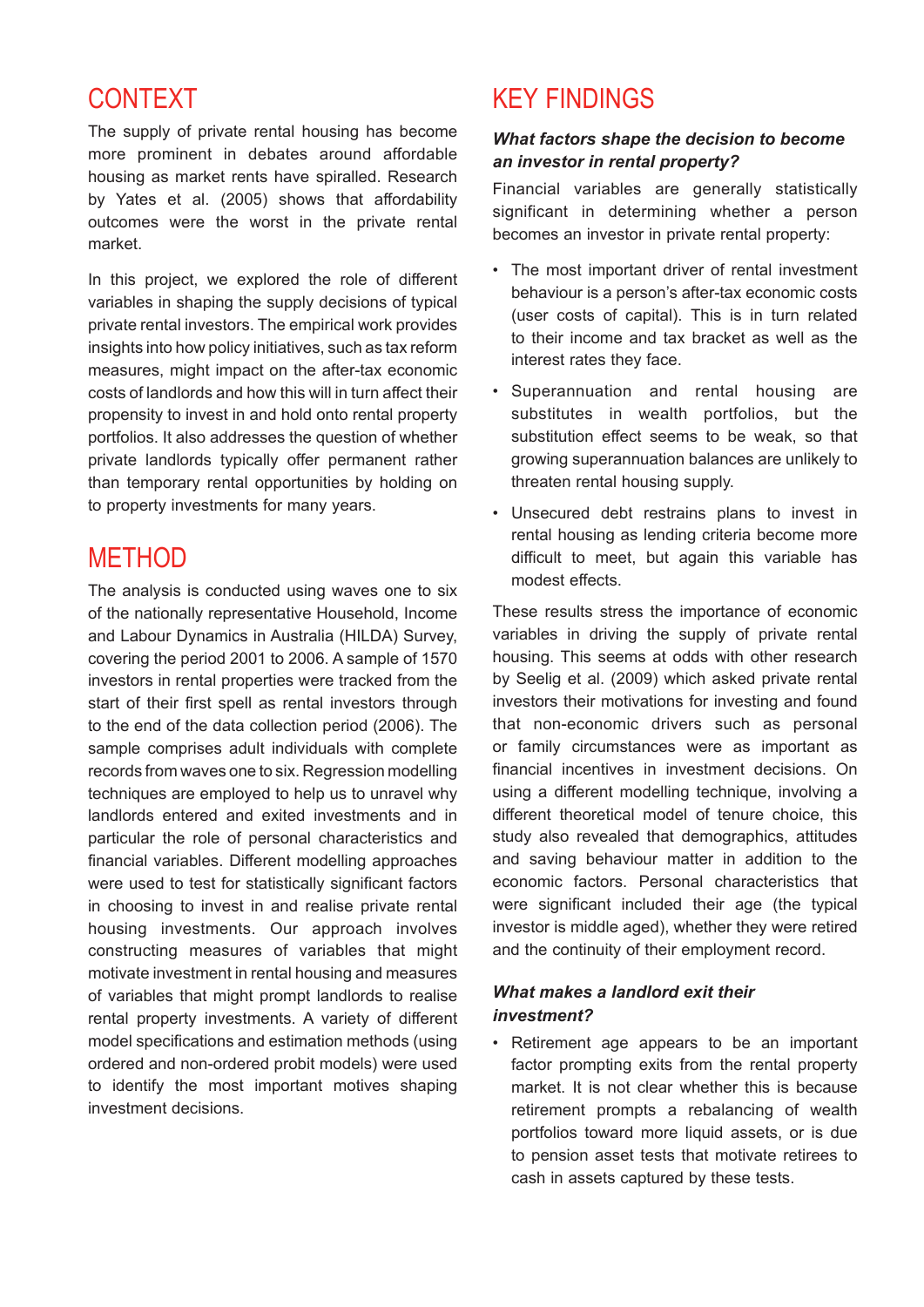• The other group more likely to realise property investments at any point in a spell of rental investment are younger, negatively geared investors, with relatively low levels of income and human capital. For example, the Figure shows that after one year, half of all negatively geared investors have exited their investment. By contrast, it takes four years before half of un-geared investors exit their investment.

We find that in general the personal characteristics and attitudes of investors do not influence decisions about when and whether to realise property investments. Retirement status is an important exception. However, financial variables do matter:

- • The property's gross rental yield has a statistically significant negative effect; since properties with higher gross rental yields typically have lower expected rates of capital gain, some investors appear to realise their property investments if expected capital gains are low.
- An investor's after-tax economic cost of supplying rental housing is even more influential; its negative impact implies that higher after-tax economic costs eat into returns and persuade investors to exit the market.

• Negatively geared investors are more likely to exit the market. These investors might be churning in and out of rental properties. There are mixed views on what this means for the functioning of rental markets. While churning can adversely impact on tenants because their housing circumstances become more precarious, it will make the supply of rental housing more responsive to changing market conditions with potential efficiency gains.

#### *The rental market is polarised into secure and insecure accommodation*

Of those rental landlords beginning their investment over the data collection period:

- One in four landlords exit within one vear of investing in rental accommodation. For the tenant that places a high value on a secure residential address, there appears to be a worryingly high probability (25%) that they will need to search for alternative housing opportunities within 12 months.
- • After year one there is a steep decline in the rate of exit from the rental property market. Hence, there appears to be a second group of investors